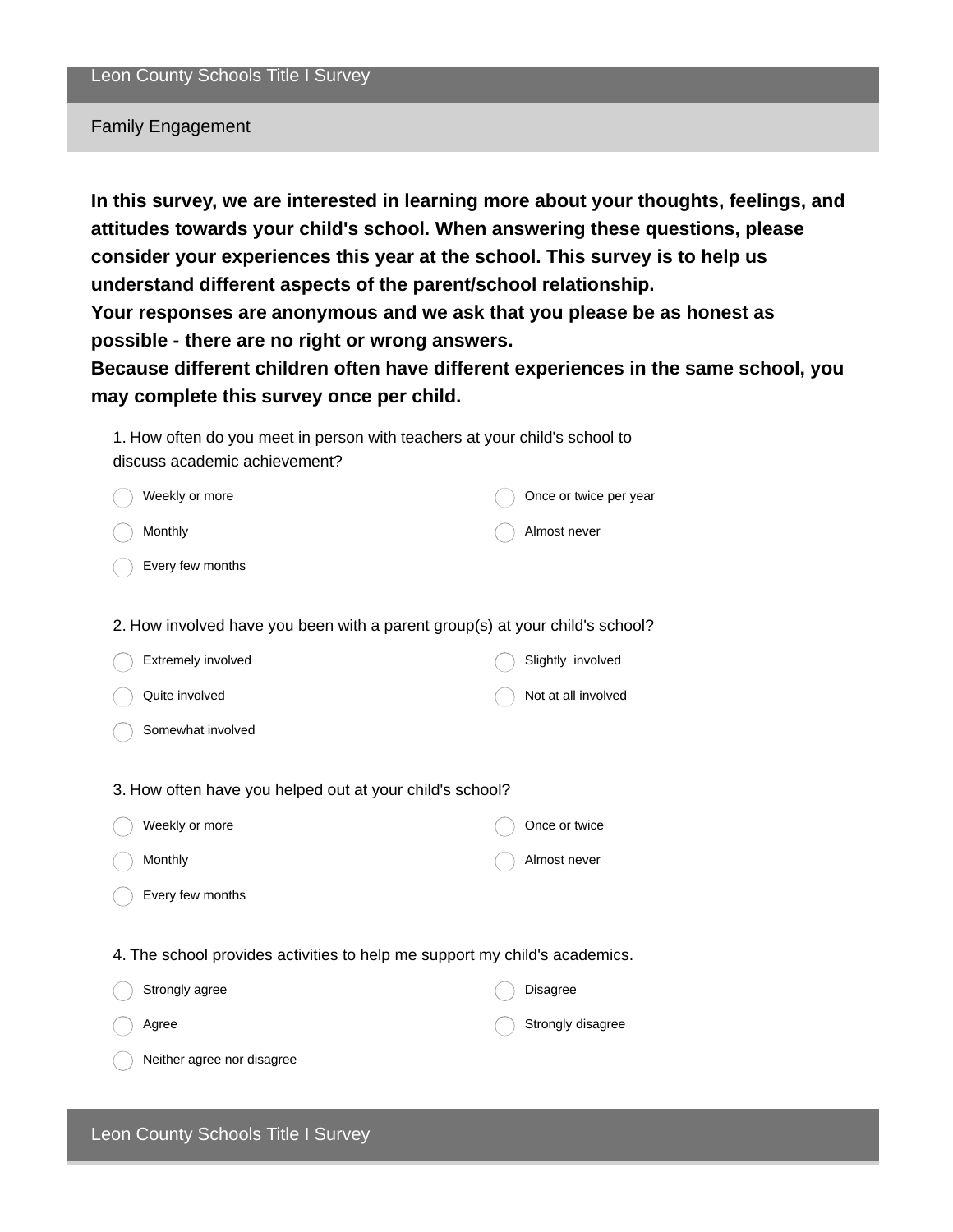# Learning Behaviors

### **In this section, we'd like to learn more about your perceptions of your child and your child's interactions with his/her school.**

| 5. On average, how well does your child work independently on learning<br>activities at home? |                      |  |  |  |
|-----------------------------------------------------------------------------------------------|----------------------|--|--|--|
| Extremely well                                                                                | Slightly well        |  |  |  |
| Quite well                                                                                    | Not well at all      |  |  |  |
| Somewhat well                                                                                 |                      |  |  |  |
| 6. How often does your child struggle to get organized for school?                            |                      |  |  |  |
| Almost never                                                                                  | Frequently           |  |  |  |
| Once in a while                                                                               | Almost all the time  |  |  |  |
| Sometimes                                                                                     |                      |  |  |  |
|                                                                                               |                      |  |  |  |
| 7. How often does your child read for fun?                                                    |                      |  |  |  |
| Almost all the time                                                                           | Once in a while      |  |  |  |
| Frequently                                                                                    | Almost never         |  |  |  |
| Sometimes                                                                                     |                      |  |  |  |
| 8. How motivated is your child to learn the topics covered in class?                          |                      |  |  |  |
| Extremely motivated                                                                           | Slightly motivated   |  |  |  |
| Quite motivated                                                                               | Not at all motivated |  |  |  |
| Somewhat motivated                                                                            |                      |  |  |  |
| 9. In general, how well does your child learn from feedback about his or her<br>work?         |                      |  |  |  |
| Extremely well                                                                                | Slightly well        |  |  |  |
| Quite well                                                                                    | Not well at all      |  |  |  |

Somewhat well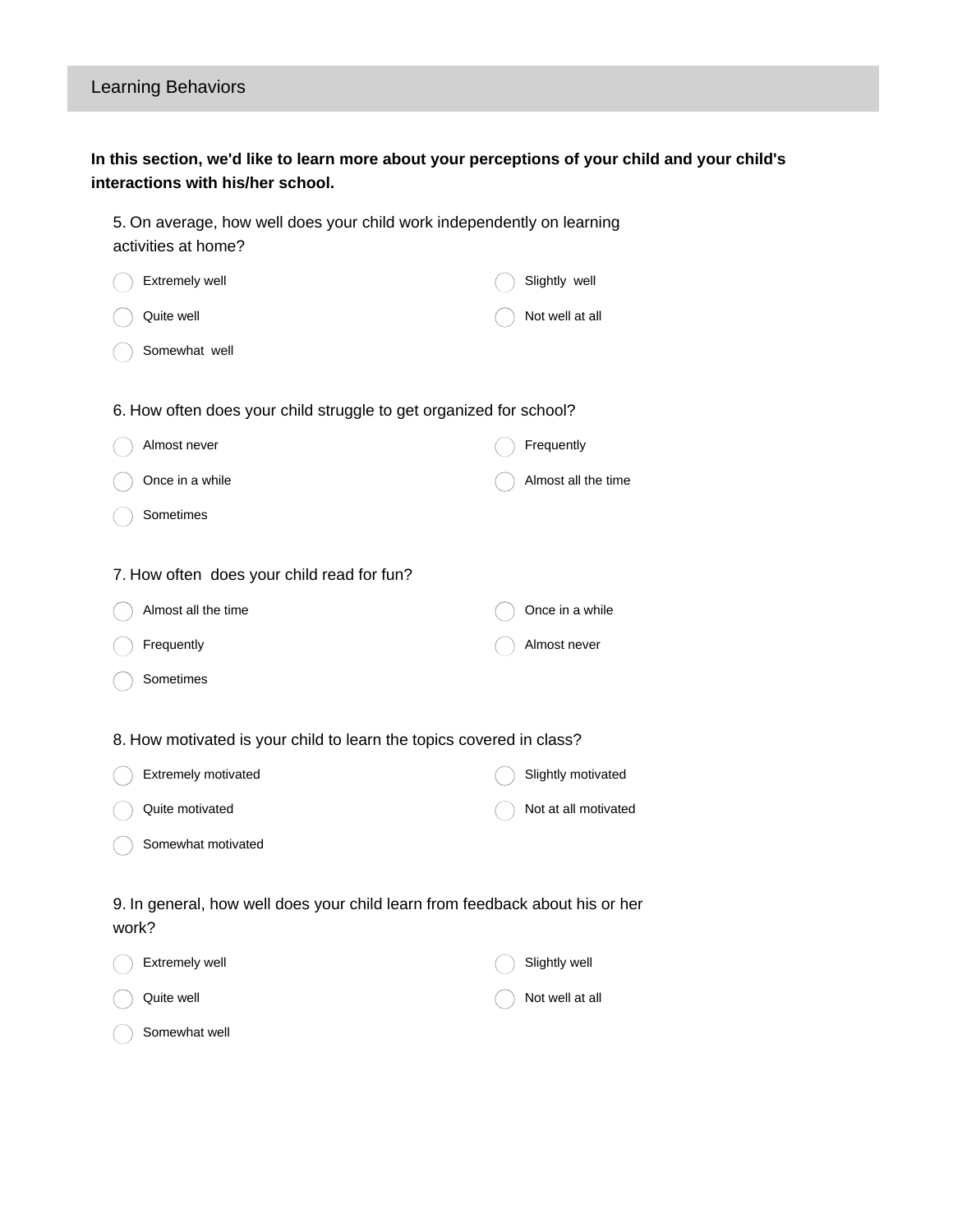| 10. How much effort does your child put into school-related tasks?                                                                                |                                  |  |  |
|---------------------------------------------------------------------------------------------------------------------------------------------------|----------------------------------|--|--|
| A tremendous amount of effort                                                                                                                     | A little bit of effort           |  |  |
| Quite a bit of effort                                                                                                                             | Almost no effort                 |  |  |
| Some effort                                                                                                                                       |                                  |  |  |
| 11. When working on school activities at home, how easily is your child<br>distracted?<br>Not easily at all<br>Slightly easily<br>Somewhat easily | Quite easily<br>Extremely easily |  |  |
|                                                                                                                                                   |                                  |  |  |

# Leon County Schools Title I Survey

Family Support of Learning

**In this section, we'd like to learn more about the amount of academic and social support that you provide your child outside of school.**

12. How often do you have conversations with your child about what his/or her class is learning at school?

| Almost all the time                                                                       | Once in a while        |  |  |  |
|-------------------------------------------------------------------------------------------|------------------------|--|--|--|
| Frequently                                                                                | Almost never           |  |  |  |
| Sometimes                                                                                 |                        |  |  |  |
|                                                                                           |                        |  |  |  |
| 13. How much effort do you put into helping your child with homework?                     |                        |  |  |  |
| A tremendous amount of effort                                                             | A little bit of effort |  |  |  |
| Quite a bit of effort                                                                     | Almost no effort       |  |  |  |
| Some effort                                                                               |                        |  |  |  |
|                                                                                           |                        |  |  |  |
| 14. How often do you help your child understand the content he/she is learning in school? |                        |  |  |  |
| Almost all the time                                                                       | Once in a while        |  |  |  |
| Frequently                                                                                | Almost never           |  |  |  |
| Sometimes                                                                                 |                        |  |  |  |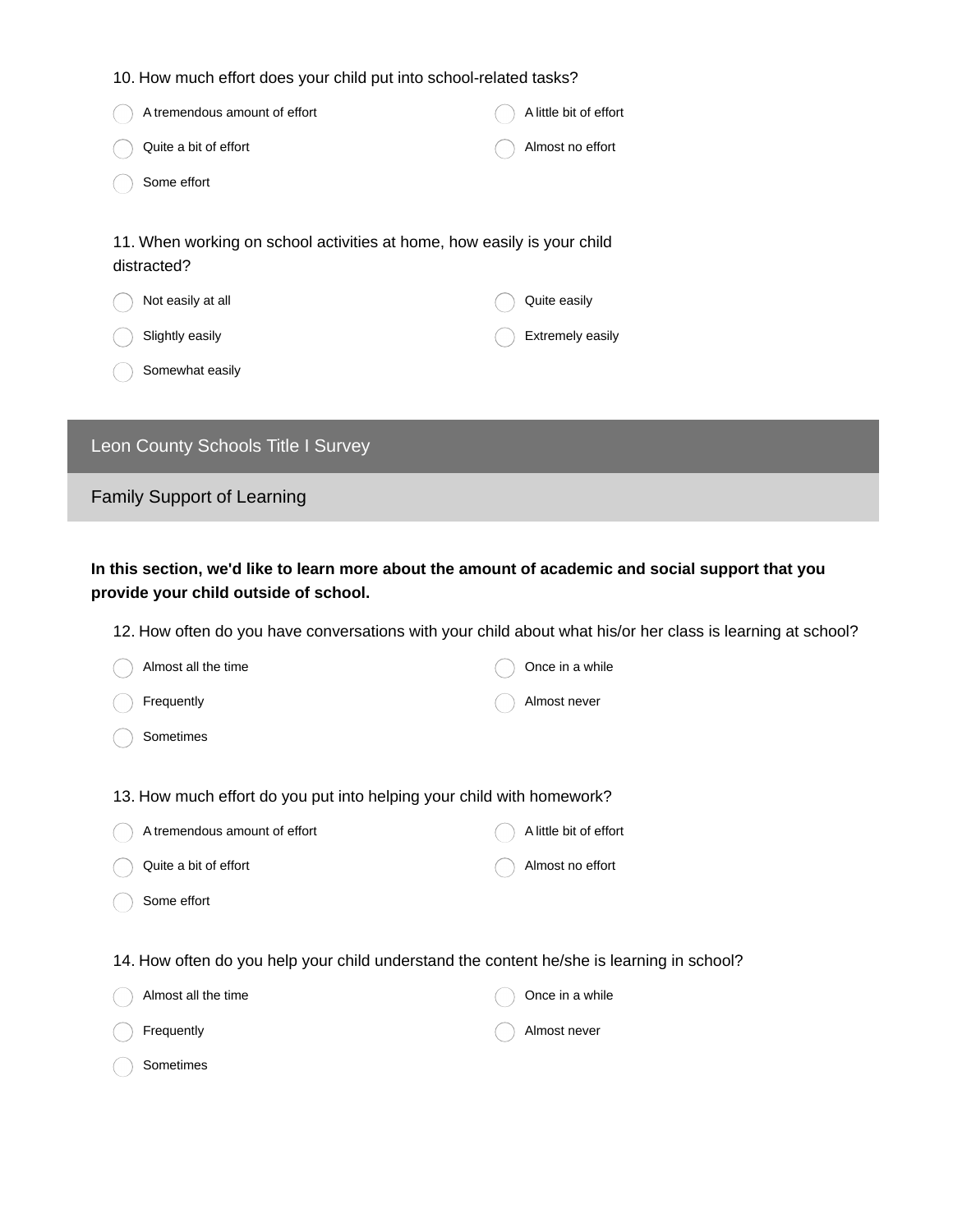15. How often do you help your child engage in activities which are educational, outside of the home?

|                                                                                       | Almost all the time |  | Once in a while |
|---------------------------------------------------------------------------------------|---------------------|--|-----------------|
|                                                                                       | Frequently          |  | Almost never    |
|                                                                                       | Sometimes           |  |                 |
|                                                                                       |                     |  |                 |
| 16. How often do you and your child talk when he/she is having a problem with others? |                     |  |                 |
|                                                                                       | Almost all the time |  | Once in a while |
|                                                                                       | Frequently          |  | Almost never    |
|                                                                                       | Sometimes           |  |                 |
|                                                                                       |                     |  |                 |
| 17. To what extent do you know how your child is doing socially at school?            |                     |  |                 |
|                                                                                       | A tremendous amount |  | A little bit    |
|                                                                                       | Quite a bit         |  | Not at all      |
|                                                                                       | Somewhat            |  |                 |

## Leon County Schools Title I Survey

#### Barriers to Engagement

**In this section, we'd like to know how big of a problem the following issues are for becoming involved with your child's current school.**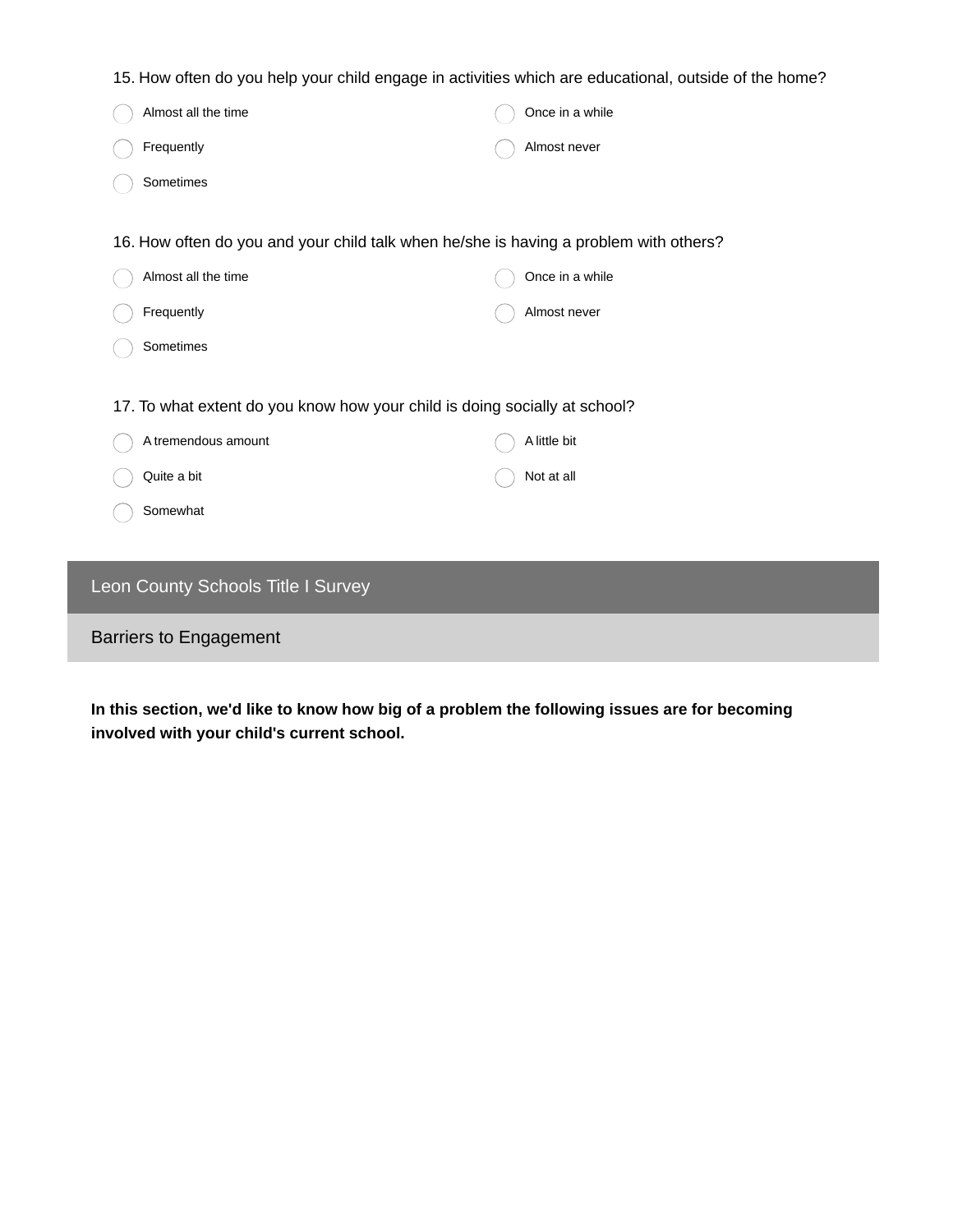18. Of the following, which are issues that keep you from becoming involved with your child's school? (Select all that apply.)

| Busy schedule                                                                              |
|--------------------------------------------------------------------------------------------|
| Transportation                                                                             |
| Childcare                                                                                  |
| Getting to the school safely                                                               |
| My child does not want me to contact the school.                                           |
| Negative memories of my school experience                                                  |
| Not sure how to communicate with the school                                                |
| The school is not welcoming                                                                |
| The school provides little information about involvement<br>opportunities.                 |
| I do not feel a sense of belonging with my child's school.                                 |
| The school does not communicate well with people from my<br>culture.                       |
| School staff seem too busy                                                                 |
| I worry that adults at the school will treat my child differently if<br>I raise a concern. |

## Leon County Schools Title I Survey

#### Background Questions

### **We would like to know more about you. Please take a few moments to answer the following questions.**

| 19. What is your relationship to your child? |             |
|----------------------------------------------|-------------|
| Mother                                       | Grandfather |
| Father                                       | Aunt        |
| Step-mother                                  | Uncle       |
| Step-father                                  | Guardian    |
| Grandmother                                  | Other       |